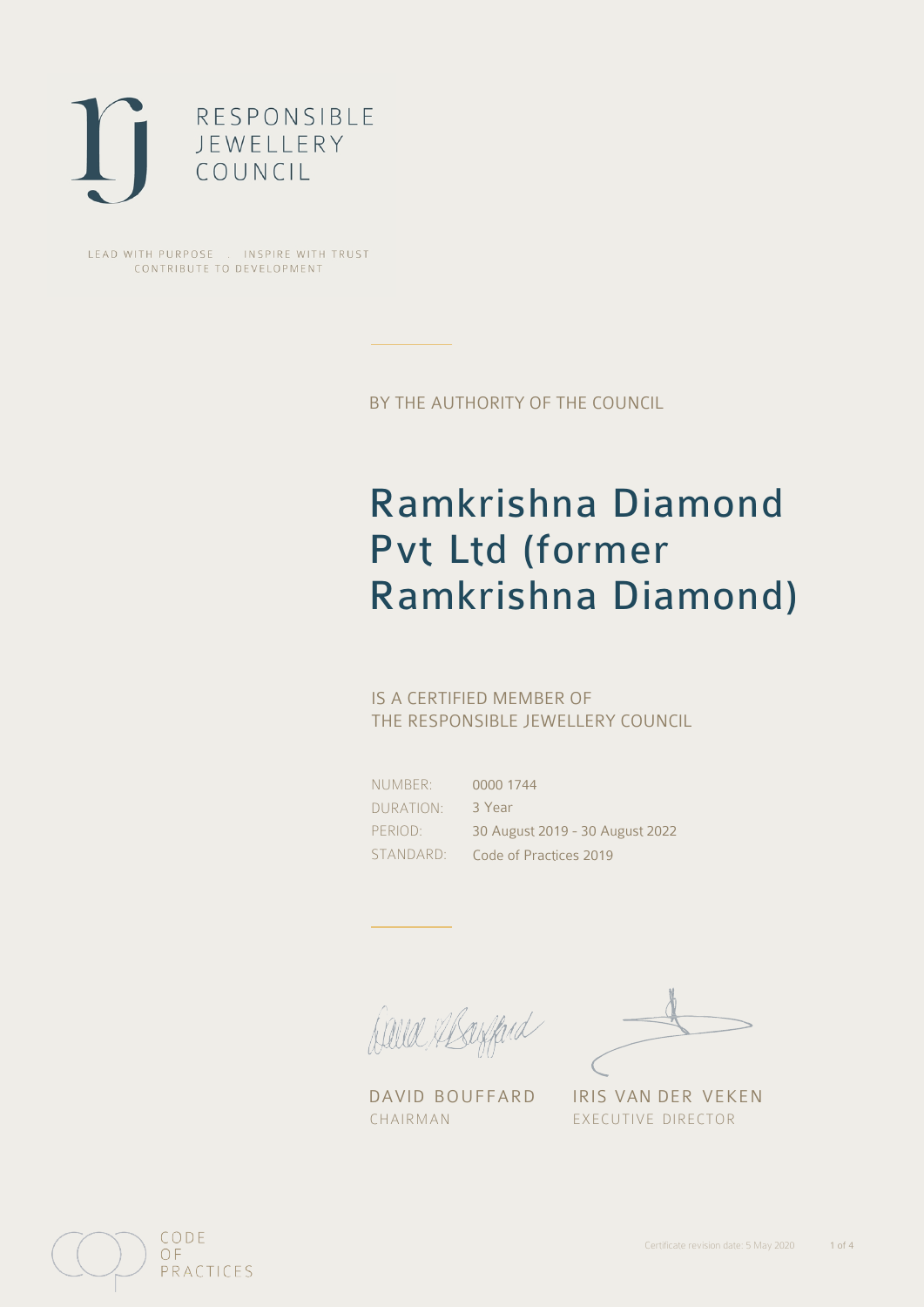

# **CERTIFICATION OVERVIEW**

| <b>MEMBERSHIP</b><br><b>FORUM</b>      | Diamonds and Coloured Gemstones Trader, Cutter and/or Polisher                                                                                                                                                                                                                                                                                                                           |
|----------------------------------------|------------------------------------------------------------------------------------------------------------------------------------------------------------------------------------------------------------------------------------------------------------------------------------------------------------------------------------------------------------------------------------------|
| <b>AUDIT</b><br><b>DATE</b>            | 25 April 2021                                                                                                                                                                                                                                                                                                                                                                            |
| <b>AUDIT</b><br><b>TYPE</b>            | Mid-term Review (desktop)                                                                                                                                                                                                                                                                                                                                                                |
| APPLICABLE<br><b>STANDARD</b>          | Code of Practices 2019                                                                                                                                                                                                                                                                                                                                                                   |
| <b>ACCREDITED</b><br><b>AUDIT FIRM</b> | ISOQAR (India) Pvt. Ltd                                                                                                                                                                                                                                                                                                                                                                  |
| APPLICABLE<br><b>PROVISIONS</b>        | 1. General requirements: 1-4, except 3.2<br>2. Responsible supply chains, human rights and due<br>diligence: 5-12, except 6.2, 7.1, 9.3, 11.3-4<br>3. Labour rights and working conditions: 13-20, except 19.3<br>4. Health, Safety and Environment: 21-25<br>5. Gold, Silver, PGM, diamond and coloured gemstone<br>products: 26-28, except 28<br>6. Responsible mining: Not applicable |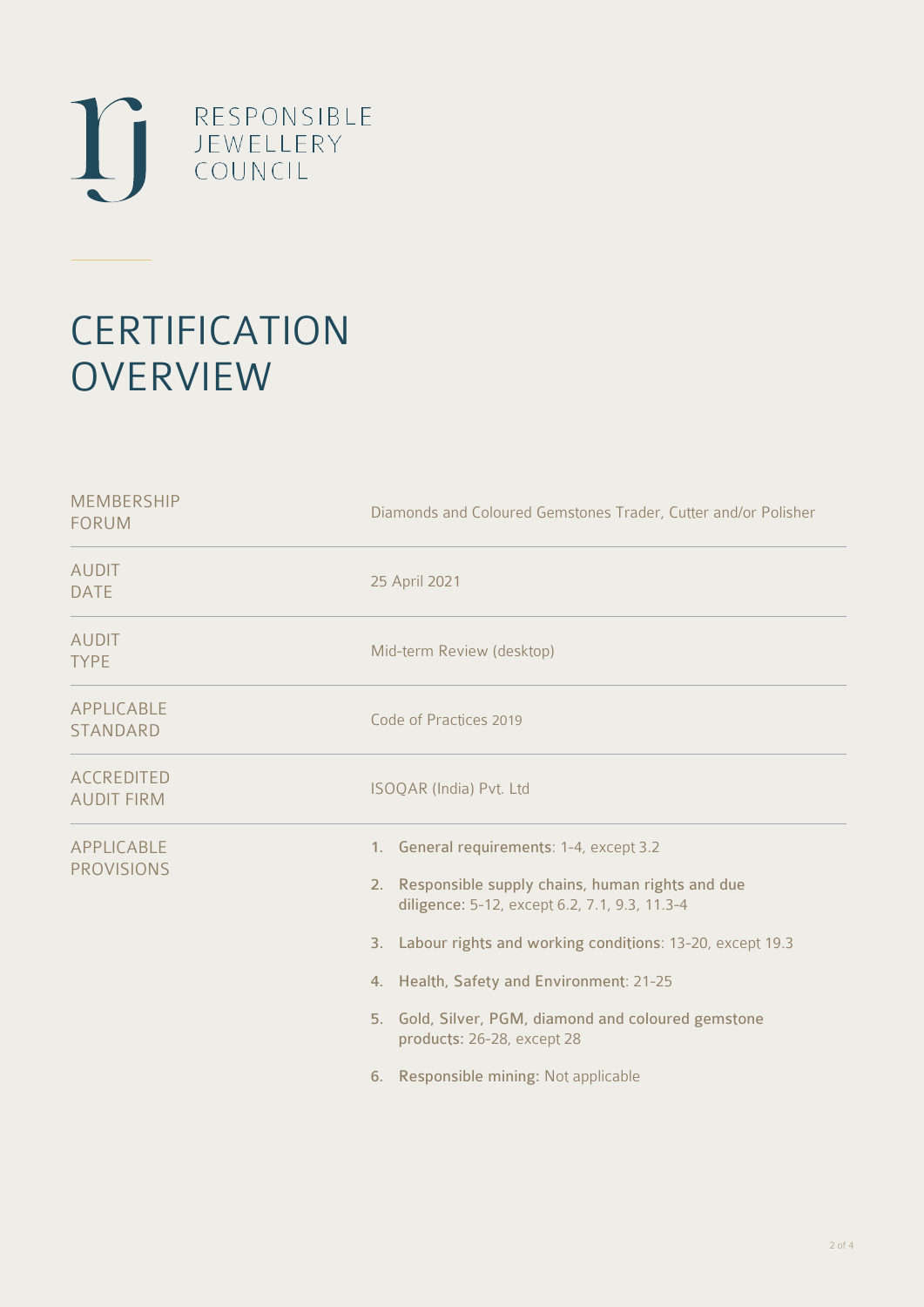| <b>PROVENANCE</b><br><b>CLAIMS</b>         | The diamonds herein invoiced are exclusively of natural origin and<br>untreated based on personal knowledge and/or written guarantees<br>provided by the supplier of these diamonds. The seller warrants that<br>these products have been supplied in compliance with the Signet<br>Responsible Sourcing Protocol ("SRSP"). |
|--------------------------------------------|-----------------------------------------------------------------------------------------------------------------------------------------------------------------------------------------------------------------------------------------------------------------------------------------------------------------------------|
| <b>AUDITOR STATEMENT OF</b><br>CONFORMANCE | Based on the scope and findings of the certification audit, the member<br>has demonstrated a conformance level consistent with a:                                                                                                                                                                                           |
|                                            | 3 Year Certification                                                                                                                                                                                                                                                                                                        |
| <b>NEXT AUDIT TYPE</b>                     | MID-TERM REVIEW (within 12-24 months):                                                                                                                                                                                                                                                                                      |
|                                            | A. Mid-term review NOT required due to:                                                                                                                                                                                                                                                                                     |
|                                            | No anticipated changes to the certification scope during the<br>certification period                                                                                                                                                                                                                                        |
|                                            | 3 or less minor non-conformances with critical provisions or in<br>general identified by the audit (not covered by parallel audits<br>for schemes identified as equivalent to RJC's) for an individual<br>member in the mining sector or a non-mining sector member                                                         |
|                                            | <25 full time equivalent personnel                                                                                                                                                                                                                                                                                          |
|                                            | Low risk of non-conformances due to management controls                                                                                                                                                                                                                                                                     |
|                                            | Existence of parallel audits for schemes recognised by RJC                                                                                                                                                                                                                                                                  |
|                                            | Strong internal controls ensuring effective review and closure<br>of corrective actions for non-conformances                                                                                                                                                                                                                |
|                                            |                                                                                                                                                                                                                                                                                                                             |
|                                            | B. Mid-term review (desktop only) required due to:                                                                                                                                                                                                                                                                          |
|                                            | No impact on conformance levels from any changes to the<br>certification scope                                                                                                                                                                                                                                              |
|                                            | 5 or less minor non-conformances with critical provisions or in<br>general identified by the audit (not covered by parallel audits<br>for schemes identified as equivalent to RJC's) for an individual<br>member in the mining sector or a non-mining sector member                                                         |
|                                            | Possibility of remote verification of actions                                                                                                                                                                                                                                                                               |
|                                            | No risk to critical provisions                                                                                                                                                                                                                                                                                              |